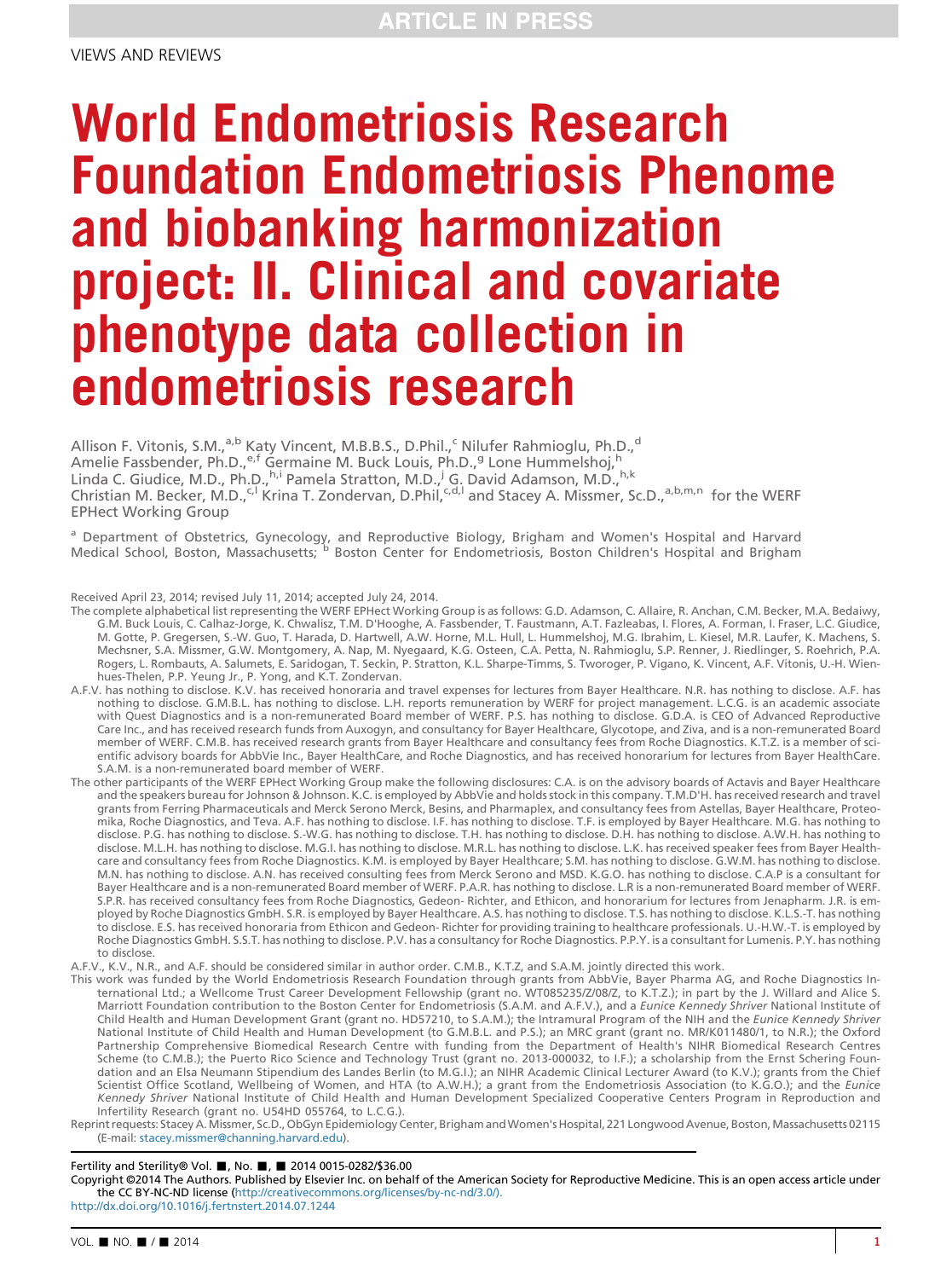### VIEWS AND REVIEWS

and Women's Hospital, Boston, Massachusetts; <sup>c</sup> Nuffield Department of Obstetrics and Gynaecology and <sup>d</sup> Wellcome Trust Centre for Human Genetics, University of Oxford, Oxford, United Kingdom; <sup>e</sup> Organ Systems, Department of Development and Regeneration, Katholieke Universiteit Leuven, Leuven, Belgium; <sup>f</sup> Department of Obstetrics and Gynecology, Leuven University Fertility Center, University Hospital Leuven, Leuven, Belgium; <sup>9</sup> Division of Intramural Population Health Research, Eunice Kennedy Shriver National Institute of Child Health and Human Development, Bethesda, Maryland; <sup>h</sup> World Endometriosis Research Foundation (WERF), London, United Kingdom; <sup>i</sup> University of California–San Francisco, San Francisco, California; <sup>j</sup> Program in Reproductive and Adult Endocrinology, Intramural Program, Eunice Kennedy Shriver National Institute of Child Health and Human Development, National Institutes of Health, Bethesda, Maryland; <sup>k</sup> Palo Alto Medical Foundation Fertility Physicians of Northern California, Palo Alto, California; <sup>I</sup> Endometriosis CaRe Centre Oxford, University of Oxford, Oxford, United Kingdom; <sup>m</sup> Channing Division of Network Medicine, Department of Medicine, Brigham and Women's Hospital and Harvard Medical School,<br>Boston, Massachusetts; '' Department of Epidemiology, Harvard School of Public Health, Boston, Massachusetts

**Objective:** To harmonize the collection of nonsurgical clinical and epidemiologic data relevant to endometriosis research, allowing large-scale collaboration.

**Design:** An international collaboration involving 34 clinical/academic centers and three industry collaborators from 16 countries on five continents.

Setting: In 2013, two workshops followed by global consultation, bringing together 54 leaders in endometriosis research. Patients: None.

Intervention(s): Development of a self-administered endometriosis patient questionnaire (EPQ), based on [1] systematic comparison of questionnaires from eight centers that collect data from endometriosis cases (and controls/comparison women) on a medium to large scale (publication on >100 cases); [2] literature evidence; and [3] several global consultation rounds.

Main Outcome Measure(s): Standard recommended and minimum required questionnaires to capture detailed clinical and covariate data. Result(s): The standard recommended (EPHect EPQ-S) and minimum required (EPHect EPQ-M) questionnaires contain questions on pelvic pain, subfertility and menstrual/reproductive history, hormone/medication use, medical history, and personal information. Conclusion(s): The EPQ captures the basic set of patient characteristics and exposures considered by the WERF EPHect Working Group to be most critical for the advancement of endometriosis research, but is also relevant to other female conditions with similar risk factors

and/or symptomatology. The instruments will be reviewed based on feedback from investigators, and—after a first review after 1 year triannually through systematic follow-up surveys. Updated versions will be made available

through <http://endometriosisfoundation.org/ephect>. (Fertil Steril® 2014;  $\blacksquare$ :  $\blacksquare$  - $\blacksquare$ . ©2014 The Authors.)

Key Words: Endometriosis, EPHect EPQ, pelvic pain, questionnaire, standardization, symptoms



Use your smartphone to scan this QR code and connect to the discussion forum for this article now.\*

Discuss: You can discuss this article with its authors and with other ASRM members at [http://](http://fertstertforum.com/vitonisa-werf-ephect-ii/) [fertstertforum.com/vitonisa-werf-ephect-ii/](http://fertstertforum.com/vitonisa-werf-ephect-ii/)

\* Download a free QR code scanner by searching for "QR scanner" in your smartphone's app store or app marketplace.

It is generally accepted that endometriosis is a heterogeneous disease with respect to its natural history, disease burden, extent of inflammation, state of progression, and phenotypic presentation of lesions and symptoms. t is generally accepted that endometriosis is a heterogeneous disease with respect to its natural history, disease burden, extent of inflammation, state of progression, variability of patient ''types'' included in endometriosis research studies is not solely determined by the surgical characterization of the (extent of) disease during laparoscopy [\(1\).](#page-7-0) There are important nonsurgical aspects that characterize patient (sub)populations, including symptomatology (onset, duration, extent and severity of symptoms, comorbidity) and other nonsymptomatic phenotypes such as anthropometric characteristics, ethnicity, and reproductive and demographic factors. These are important to consider in any endometriosis research study, and it may be that the inclusion of different patient populations in studies, which cannot be adequately defined or recognized as they have been poorly characterized, has led to conflicting results between studies of different populations [\(2\)](#page-7-0).

To study phenotypic variation in endometriosis successfully, studies need to include sufficient numbers of patients to allow for the detection of differences between subphenotype groups with adequate statistical power. Collaboration and pooling of individual participant data across research centers can enable much larger sample sizes, can afford subgroup analyses, and is more effective than meta-analyses [\(3\).](#page-7-0) However, data are often not collected in a manner that allows them to be prospectively or retrospectively compared. For example, in a study attempting to retrospectively pool epidemiologic data from 53 large population-based studies of >10,000 individuals, part of the P3G collaborative network ([www.p3gobservatory.org\)](http://www.p3gobservatory.org), 47% of the variables studied were impossible to match  $(4)$ . Given the variation in quality and complexity of the data collected across disparate centers, data pooling may not always be feasible, which can impede scientific progress. Moreover, standardization and harmonization of phenotypic data and biologic sample collection methods are crucial to allow meaningful comparison between different patient populations and (ethnic) groups in endometriosis research, and will aid the scientific inquiry into the etiology and pathogenesis of the disease. Indeed, successful, field-altering risk-factor and subphenotype investigations among many centers have been demonstrated by large consortia across an array of health outcomes (5–[11\)](#page-7-0).

The mission of the World Endometriosis Research Foundation (WERF) Endometriosis Phenome and Biobanking Harmonisation Project (EPHect) is to develop a consensus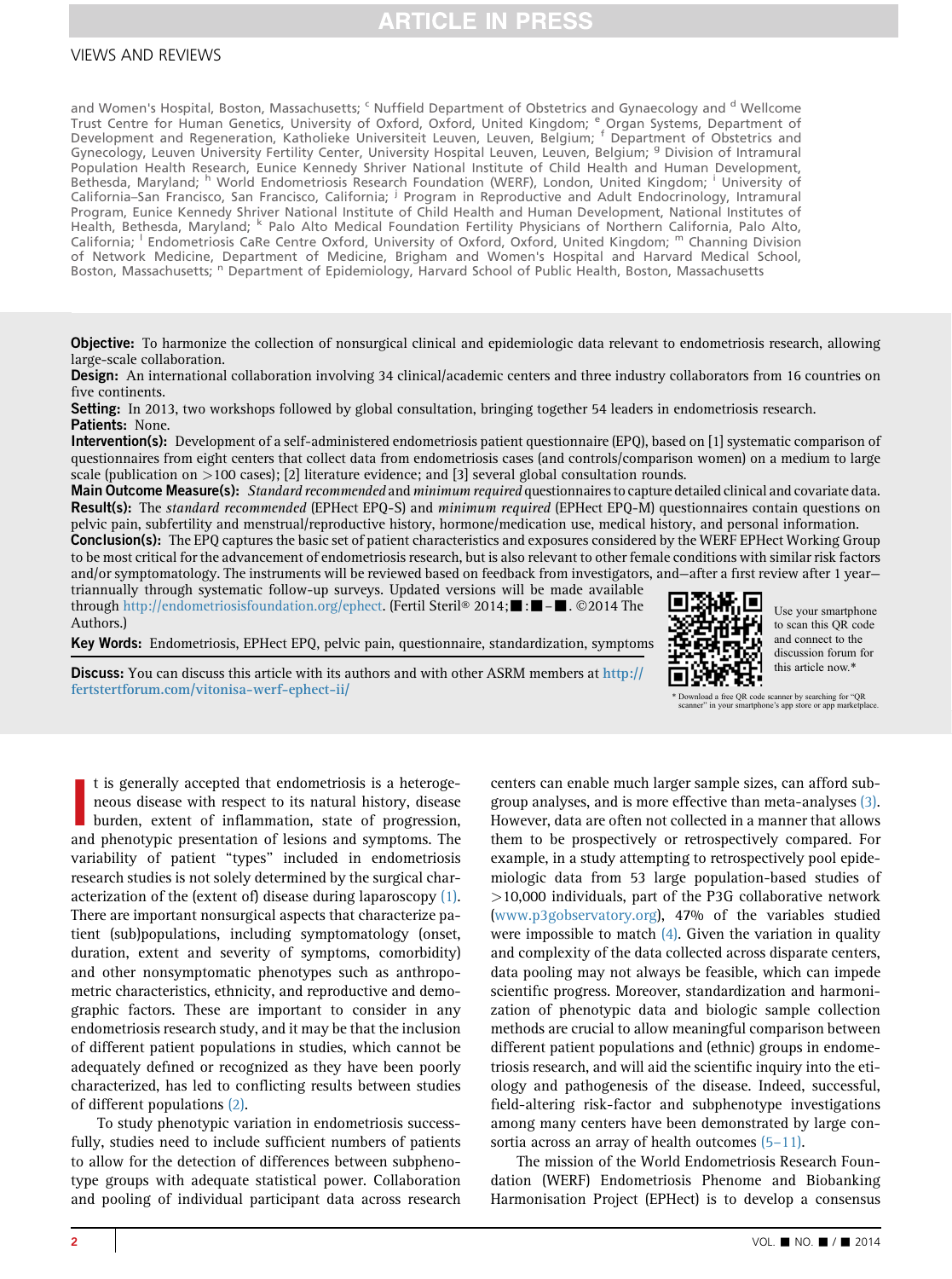on standardization and harmonization of phenotypic surgical/clinical data and biologic sample collection methods in endometriosis research. Specifically, to facilitate large-scale internationally collaborative, longitudinal, epidemiologically robust, translational, biomarker and treatment target discovery research in endometriosis, WERF EPHect provides evidence-based guidelines on [1] detailed surgical, clinical, and epidemiologic phenotyping (phenome) data to be collected from women with and without endometriosis to allow collaborative subphenotype discovery and validation analyses; and [2] standard operating procedures (SOPs) for the collection, processing, and long-term storage of biologic samples from women with and without endometriosis. To the best of our knowledge, this harmonization initiative is unique in terms of its scope—addressing standardization of phenotypic data collection and biologic sampling protocols simultaneously for a specific disease—with a consensus reached among a large number of academic as well as industry leaders in endometriosis research. It also is a direct answer to the key priority of phenome data collection and SOP harmonization identified in Endometriosis Research Directions workshops held in 2008 [\(12\)](#page-7-0) and 2011 [\(2\)](#page-7-0) and will allow the investigation of a substantial number of other priorities highlighted.

In this report, we describe the development of an evidence-based, participant self-administered questionnaire for research purposes developed by the EPHect Working Group to capture nonsurgical clinical phenomic data relevant to endometriosis research. Three companion papers cover the other EPHect end points. Our previous paper in this series focused on standardization of the surgical phenome data

collection in women undergoing laparoscopy [\(1\),](#page-7-0) while two further reports will discuss the development of SOPs for acquisition, processing, and long-term storage of biologic fluid  $(13)$  and tissue  $(14)$  to enable molecular phenome investigations. We envisage that the integrated use of the EPHect phenomic data collection instruments together with the adoption of the biologic sample SOPs will for the first time allow large-scale, robust, highly collaborative research into (subtypes of) endometriosis and its associated symptoms including elucidation of its etiology, the discovery of noninvasive biomarkers of biologically different disease entities, and the development of novel, targeted, treatments [\(2\)](#page-7-0).

# MATERIALS AND METHODS

We conducted two workshops in March 2013 and July 2013 that brought together leaders in endometriosis research worldwide to develop and reach consensus on evidence-based EPHect phenome collection and SOP guidelines, followed by several rounds of expert review by the WERF EPHect Working Group (Fig. 1). During Workshop I, four areas of standardization and harmonization were defined: [1] surgical phenotyping, [2] nonsurgical clinical/epidemiologic phenotyping, [3] and fluid sample and [4] tissue sample collection, processing, and storage protocols for molecular and genetic phenotyping. To date, the WERF EPHect global initiative has involved 34 clinical/academic centers and three industry collaborators (54 participants) from 16 countries on five continents. The WERF EPHect initiative, participants, and work flow are described in more detail in our first paper in this series on standardization of surgical phenome data collection [\(1\)](#page-7-0).



Vitonis. Clinical data collection for endometriosis. Fertil Steril 2014.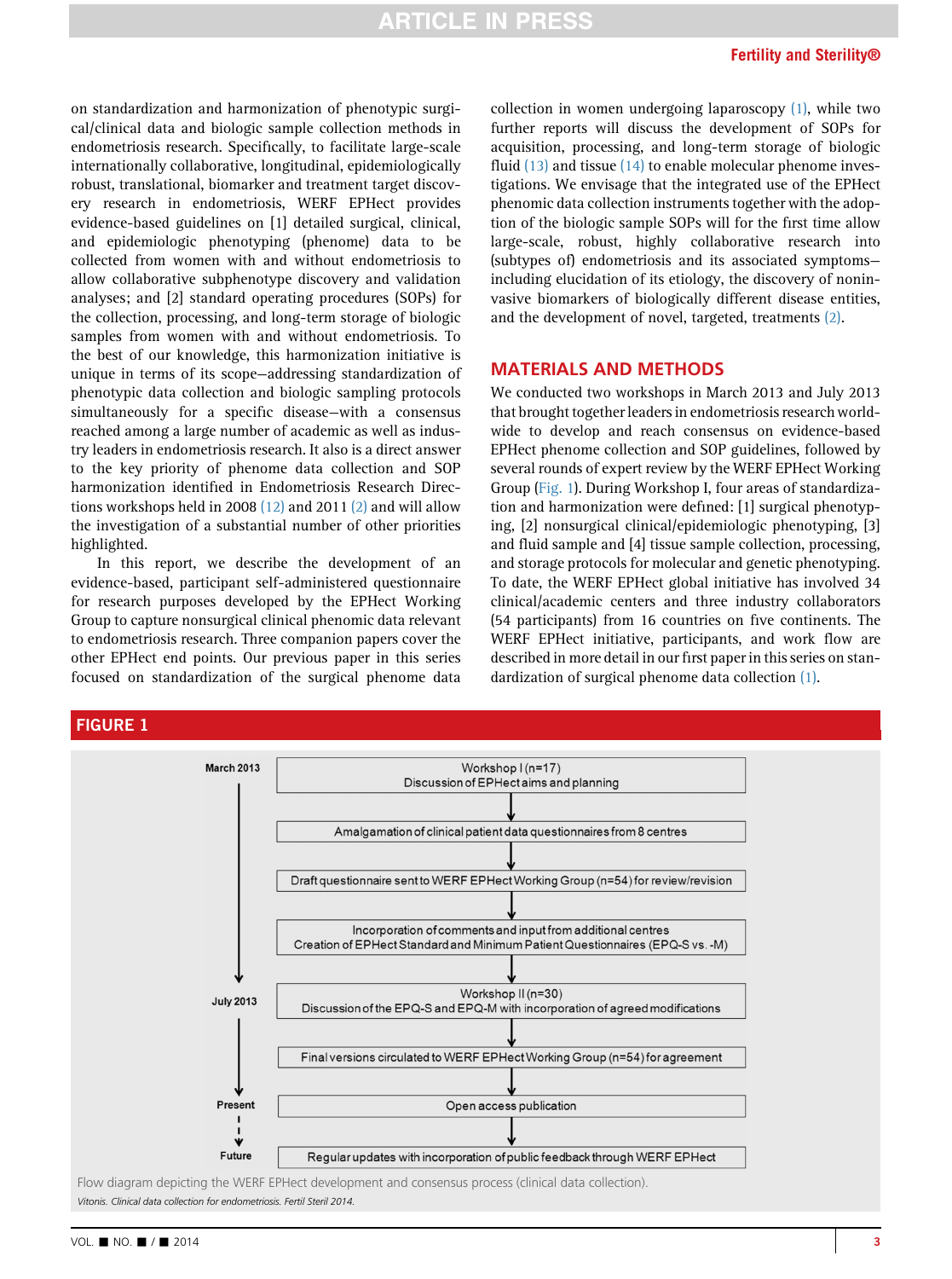The initial development of the nonsurgical patient questionnaire was based on questionnaire tools provided by eight centers around the globe that have collected nonsurgical information from endometriosis cases and controls on a large scale (criterion: publication on >100 cases). During Workshop I, their questionnaires were reviewed, and key topics were identified for inclusion in the EPHect endometriosis patient questionnaire (EPQ), including pelvic pain, subfertility and reproductive history, menstrual history and hormone use, medical and surgical history, medication use, and personal information. A subsequent e-mail consultation round including open invitations was sent to all 54 EPHect collaborators, asking them to review the EPHect EPQ under development and to participate in WERF EPHect Workshop II (London, 11 July 2013).

We conducted an extensive literature search in PubMed for English language publications describing associations between the key topics included in the EPHect EPQ and endometriosis. Rigorous review of the phrasing and temporality of each question on the EPhect EPQ was performed by the clinical and epidemiologic experts in the EPHect working group. Importantly, the EPHect EPQ development focused on selecting questions and rating scales that are validated in the literature, as described in this article. In addition, most questions were piloted by patients and volunteers in the centers contributing the questions, and all questions were reviewed by the workshop participants for face validity. During Workshop II, the questionnaire was presented to participants together with a summary of reviews obtained through e-mail consultation, and a consensus was obtained on the final content and format of the questionnaire (Supplemental Appendix 1, available online).

The development of the EPHect EPQ focused on information that was considered by the Working Group to be universally important to endometriosis centers in characterizing patients by their spectrum of symptoms. We did not include many potentially important exposures that may be associated with endometriosis etiologically and that may be of specific interest to some centers but were not considered crucial for patient characterization. These include, for example, nevi and freckles, sun exposure, in utero exposures, and others exposures [\(15\)](#page-8-0). Investigators adopting the EPHect EPQ are encouraged to add any additional questions they would like to further their own scientific aims.

As described for the development of the surgical data collection instrument [\(1\),](#page-7-0) the EPHect Working Group recognized that there are likely to be differences in resources and logistics among centers that may mean they are unable to adhere to some of the strictest standards of data collection and SOP implementation. EPHect therefore agreed on two tiers for all data collection instruments as well as for biologic sample SOPs: standard recommended and minimum required. All participants in the consultation were asked to decide which information in the EPHect EPQ should be collected as a minimum (EPQ-M) requirement and which would be recommended as standard (EPQ-S), and a consensus on this division was achieved during Workshop II.

Approval by an ethics committee or institute review board was not required for formation of the EPHect Working Group, review of existing literature, or consensus regarding best practices for endometriosis research described within the WERF EPHect four manuscript series. This endeavor did not include data from human subjects. A comprehensive list of declared conflicts of interest for each of the authors and members of the EPHect Working Group is provided.

# RESULTS

Supplemental Appendix 1 provides the consensus standard EPHect endometriosis patient questionnaire (EPHect EPQ-S), with sections excluded from the minimum version (EPHect EPQ-M) highlighted. These sections focus on symptoms or characteristics pertaining across the life course. We would argue that life course data are important to characterize women with and without endometriosis, particularly in the study of endometriosis which is marked by diagnostic delay [\(16, 17\)](#page-8-0), but these are considered of secondary importance in settings where it is anticipated that completion of the EPHect EPQ-S will impact study recruitment because of its length. However, we stress that pilot work in several EPHect centers has shown that in both paper and electronic form the full standard questionnaire requires 25 to 40 minutes to complete. We will discuss the development of each of the subsections of the EPHect EPQ-S.

### Pain

Women with endometriosis experience a variety of pain symptoms, most commonly dysmenorrhea, noncyclical pelvic pain, dyspareunia, and dyschezia. However, the relationship between endometriosis and pain symptoms is complex, with little correlation between the extent of disease seen at laparoscopy and the severity of pain experienced by the patient [\(18, 19\).](#page-8-0) As with many other disorders that involve visceral pain, it has become apparent that there are a variety of different mechanisms by which pain could be generated in endometriosis ([Fig. 2\)](#page-4-0) [\(20\),](#page-8-0) potentially producing discrete "pain phenotypes," even though our current understanding of these mechanisms is still fragmented. The pain section of the EPHect EPQ is designed to use validated measures to capture sufficient information to allow patients to be subcategorized on the basis of their pain symptoms.

The three main mechanisms generating pain are [1] nociceptive, [2] inflammatory, and [3] neuropathic or centrally generated pain, although it is likely that a combination of these processes occurs in many patients. It is plausible that these phenotypes may be characterized by different biomarker profiles or may be responsive to specific treatments only, and therefore a failure to correctly characterize the pain symptoms may obscure a significant result in such studies. Furthermore, both psychological and cognitive factors can modulate—in either a facilitatory or inhibitory manner—the pain experience, and they may also need to be considered ([Fig. 3\)](#page-4-0) [\(21\)](#page-8-0).

Recommendations have been published for standard endometriosis–associated pain data collection techniques [\(22\).](#page-8-0) Using these guidelines, the EPHect Working Group agreed that pain intensity will be measured on an 11-point numerical rating scale (NRS) anchored with  $0 = no$  pain and  $10 =$  worst imaginable pain. Pain affect is captured on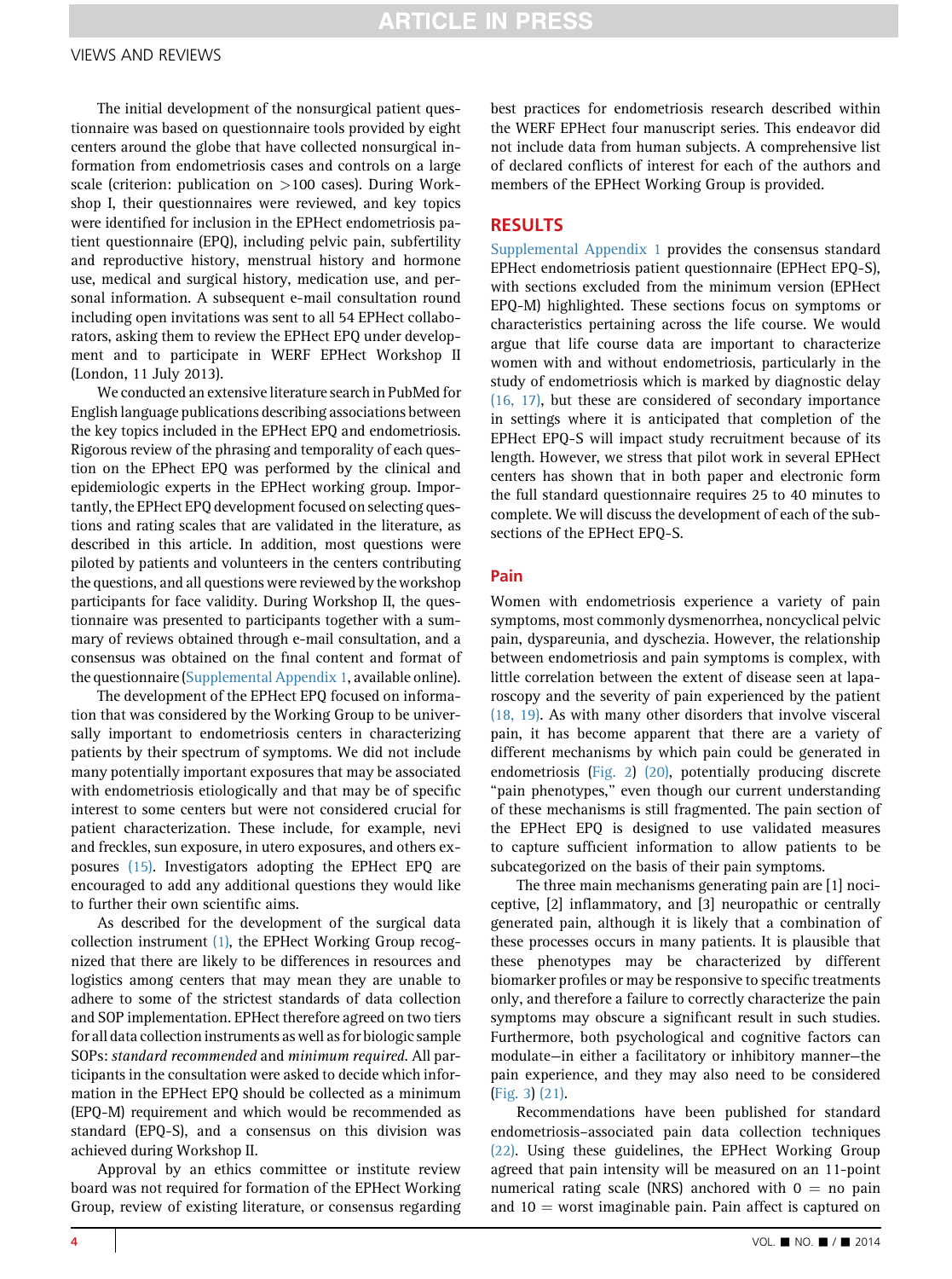# **ARTICLE IN PRESS**

### Fertility and Sterility®

# <span id="page-4-0"></span>FIGURE 2



Mechanisms by which the nervous system can be engaged in endometriosis [\(17\)](#page-8-0). Endometriotic lesions appear to be able to engage the nervous system throughout the neuroaxis. In addition to developing their own innervation [both peptidergic sensory (blue) and sympathetic nerve fibers (green)], all nerve fibers within the pelvis may become sensitized (red asterisk), as may the central nervous system. The extent of peripheral sensitization is dynamically modulated by estradiol and sympathetic-sensory coupling, and other factors may modulate central sensitization.

Vitonis. Clinical data collection for endometriosis. Fertil Steril 2014.

the EPHect EPQ with the short form McGill Pain Questionnaire (SF-MPQ). Though the original version of the SF-MPQ is included on the EPHect EPQ in Supplemental Appendix 1, we strongly recommend as standard the use of the most recent SF-MPQ-2, as ratings are given on an 11-point scale, similar to the measures of pain intensity, and seven additional questions allow for the calculation of four separate domains (continuous pain, intermittent pain, neuropathic pain, and affective) and a total score as opposed to the original version which only calculates two domains (sensory and affective) and a total score [\(23\)](#page-8-0). Use of the SF-MPQ-2 requires investigators to sign a user agreement, which is why we have not reproduced it in our questionnaire.

# FIGURE 3



Factors influencing nociceptive inputs to affect pain perception [\(18\).](#page-8-0) A variety of factors modulate incoming signals such that the experience of pain is not linearly related to the nociceptive input. Vitonis. Clinical data collection for endometriosis. Fertil Steril 2014.

Of all the cognitive and psychological covariates commonly measured in experimental and clinical pain studies, pain catastrophizing [\(24\)](#page-8-0) is repeatedly identified as the one robust measure associated with indices of pain sensitivity, clinical outcomes, and behavioral expressions of pain [\(25\).](#page-8-0) Catastrophizing is defined currently as ''an exaggerated negative mental set brought to bear during actual or anticipated painful experience'' [\(26\)](#page-8-0). However, its clinical relevance is perhaps easier to understand when considering the three subscales of the measure Rumination (''I can't stop thinking about how much it hurts''), Magnification (''I worry that something serious may happen''), and Helplessness (''It's awful, and I feel that it overwhelms me''), and the older definition of a catastrophizer as ''an individual who has a tendency to magnify or exaggerate the threat value or seriousness of pain sensations'' [\(27\).](#page-8-0) As the pain catastrophizing scale is valid and relevant for both patients and healthy controls (referring to any pain experienced rather than to pelvic pain specifically), acceptable to patients/controls, and comprises of only 13 questions, we consider this to be an important covariate in interpreting other pain-related information and thus have included it in the EPHect EPQ. Although pain catastrophizing is considered a trait measure [\(25\)](#page-8-0) and thus should not be influenced by the preceding questions, we recommend as a standard data collection protocol always placing these questions before the detailed pelvic pain history as presented in the questionnaire to minimize any systematic differences across centers.

# Depression, Anxiety, and Health-related Quality of Life

Collection of information on psychological state and healthrelated quality of life in a symptom-based questionnaire can be important as these factors may affect responses related to symptomatology and therefore may be important in patient (symptomatic) stratification. We did not include validated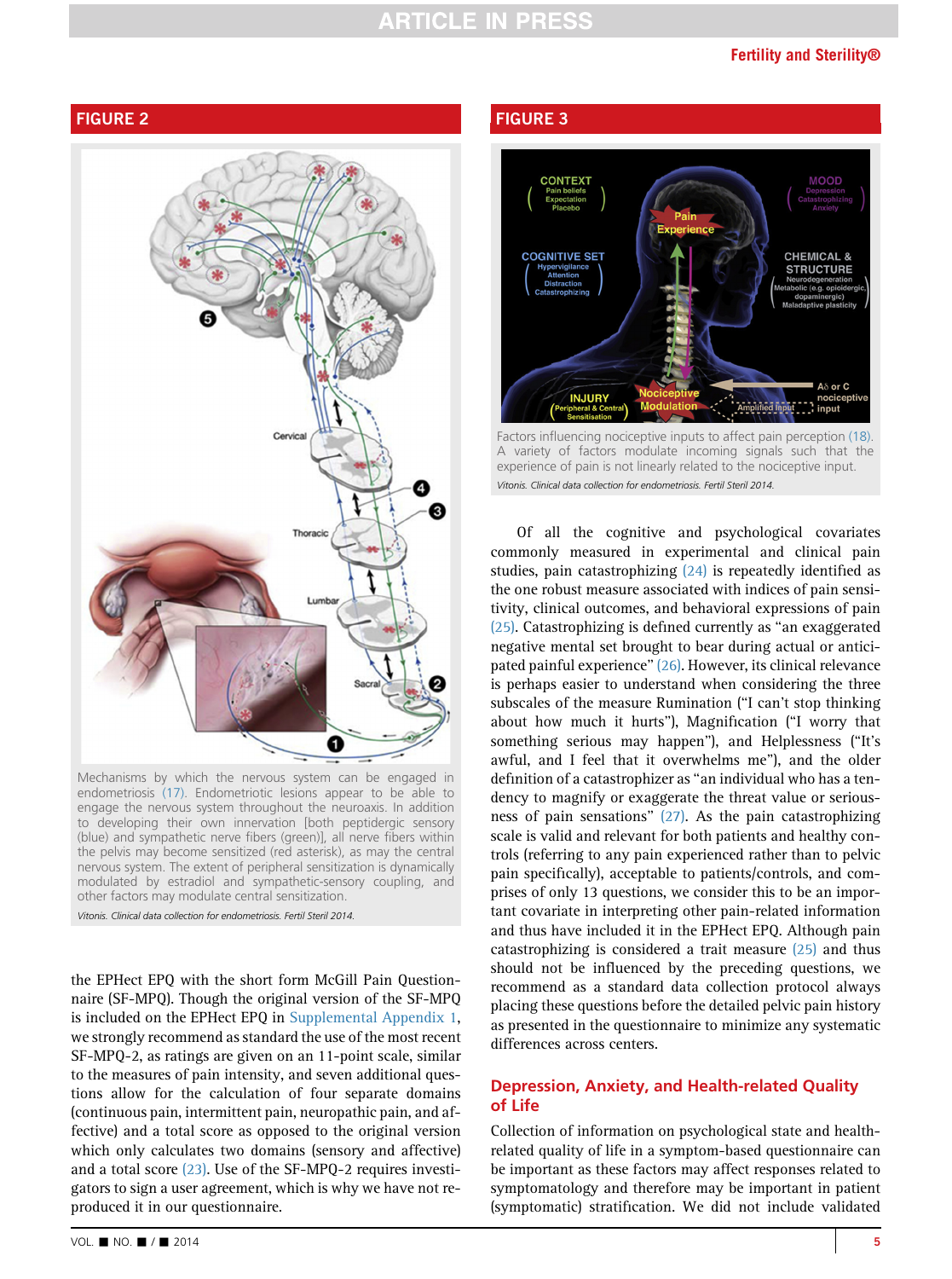measures of generic health status such as the Endometriosis Health Profile Questionnaire (EHP-30) [\(28\)](#page-8-0) or the Short-Form Health Status Survey (SF-36) [\(29\)](#page-8-0) because these require registration and/or payment from the individual centers. Additionally, validated depression and anxiety scales that can be helpful for patient stratification include measures such as the Beck Depression Inventory (BDI) [\(30\)](#page-8-0) and the State Trait Anxiety Inventory (STAI) [\(31\)](#page-8-0), both of which are also considered valid for healthy controls. Alternatively, to save time and/or space, a combined measure such as the Hospital Anxiety and Depression Scale (HADS) [\(32\)](#page-8-0) can be used, but it has been argued that this is more useful as a measure of overall psychological distress than for accurately determining the degree of anxiety and depression [\(33\).](#page-8-0) We recommend that individual sites consider including these additional scales (Table 1) when they adopt the EPHect EPQ.

#### Menstrual History and Hormone Use

Age at menarche and menstrual cycle characteristics in the last 3 months are captured in detail on the questionnaire as they [1] have been robustly associated with endometriosis [\(34](#page-8-0)–38), [2] are likely to influence symptom reporting, and [3] are crucial for interpretation of biologic assays. The EPHect EPQ-S includes a table on lifetime menstrual cycle characteristics while not on hormone medication, across different age ranges, which is not included in the EPHect EPQ-M. However, we highly recommend that these questions be asked as standard because early life menstrual cycle characteristics and their change over time may be important in the etiology of endometriosis.

The International Federation of Gynecology and Obstetrics (FIGO) recommendation for defining normal menstruation and menstrual cycle characteristics includes four parameters: regularity of menses, frequency of menses, and duration and heaviness of menstrual flow [\(39\)](#page-8-0). We have followed the FIGO guidelines for capturing regularity, frequency, and duration of flow. The FIGO classification for volume of menstrual flow is heavy (>80 mL), normal (5–80 mL), and light  $(<5$  mL), but this objective measurement of flow is beyond the scope of the EPHect EPQ. Therefore, we have classified menstrual flow as spotting, light, moderate, and heavy using a previously validated menstrual pictogram [\(40\).](#page-8-0)

A complete history of hormone use is captured in the questionnaire, as this information is required to interpret

# TABLE 1

Additional validated generic health status and depression/anxiety scales, not included in the EPHect EPQ, that should be considered by individual centers.

Generic health status Endometriosis Health Profile Questionnaire (EHP-30) Short-Form Health Status Survey (SF-36) Depression and anxiety Beck Depression Inventory (BDI) State Trait Anxiety Inventory (STAI) Hospital Anxiety and Depression Scale (HADS) Vitonis. Clinical data collection for endometriosis. Fertil Steril 2014.

reported symptomatology. In addition, long-term and recent hormone use can affect biomarker profiles  $(41-43)$ , and it is therefore important to collect this information both to stratify subpopulations (e.g., endometriosis cases who use hormones for pain management) and to account for in biomarker research.

#### Subfertility and Reproductive History

Fertility impairments such as conception delay and infertility are associated with an endometriosis diagnosis [\(44\),](#page-8-0) though whether endometriosis precedes these outcomes as well as what the relation is between causality and diagnostic bias are unknown. In fact, subfertility and endometriosis may have a common origin, as suggested by evidence linking inutero exposures with endometriosis. Subfertility is assessed in the EPHect EPQ by the longest time  $(>6$  months) a study participant has tried to become pregnant without success and any tests she might have had to find the cause of the subfertility. The standard definition of infertility is 12 months of regular unprotected intercourse without achieving a clinical pregnancy [\(45\)](#page-8-0), and this definition can be derived from data collected with the EPHect EPQ. However, as older women (such as women >35 years old) or women already known to have conditions that can lead to infertility might not try for 12 months before seeking medical intervention, 6 months was chosen as a screening cutoff. Additional questions relate to fertility advice sought, any type of infertility treatment received, and recency of this treatment. Some research aims involving infertility treatment will need additional medical record abstraction. For example, researchers focused on infertility treatment response will need to abstract data regarding ovarian stimulation protocol and response, fertilization, embryo culture, cohort characteristics, and transfer details from medical records because a self-administered questionnaire is not an appropriate method to accurately collect this information.

A detailed pregnancy history is captured in the EPHect EPQ, including age at the start of each pregnancy, type of fertility treatment used for each pregnancy, if applicable, and pregnancy outcome. Additional details for live births include whether the pregnancy was a multiple gestation, the type of delivery, and pregnancy complications. In prospective studies, increasing number of live births has been linearly associated with decreasing incidence of endometriosis [\(38\).](#page-8-0) Retrospective studies have suggested that women with endometriosis may have higher rates of maternal complications and fetal problems such as preeclampsia and miscarriage [\(46](#page-8-0)–50), though these associations need further study.

#### Medical and Surgical History

Comorbidity is an important potential confounding factor in assessing symptom extent and severity. In the EPHect EPQ, participants are asked if they have ever been diagnosed (and at what age) with a list of  $\sim$ 30 medical conditions, including cancer, gynecologic diseases, pain syndromes, and autoimmune diseases, which have been (suggested to be) associated with endometriosis or its constituting symptoms in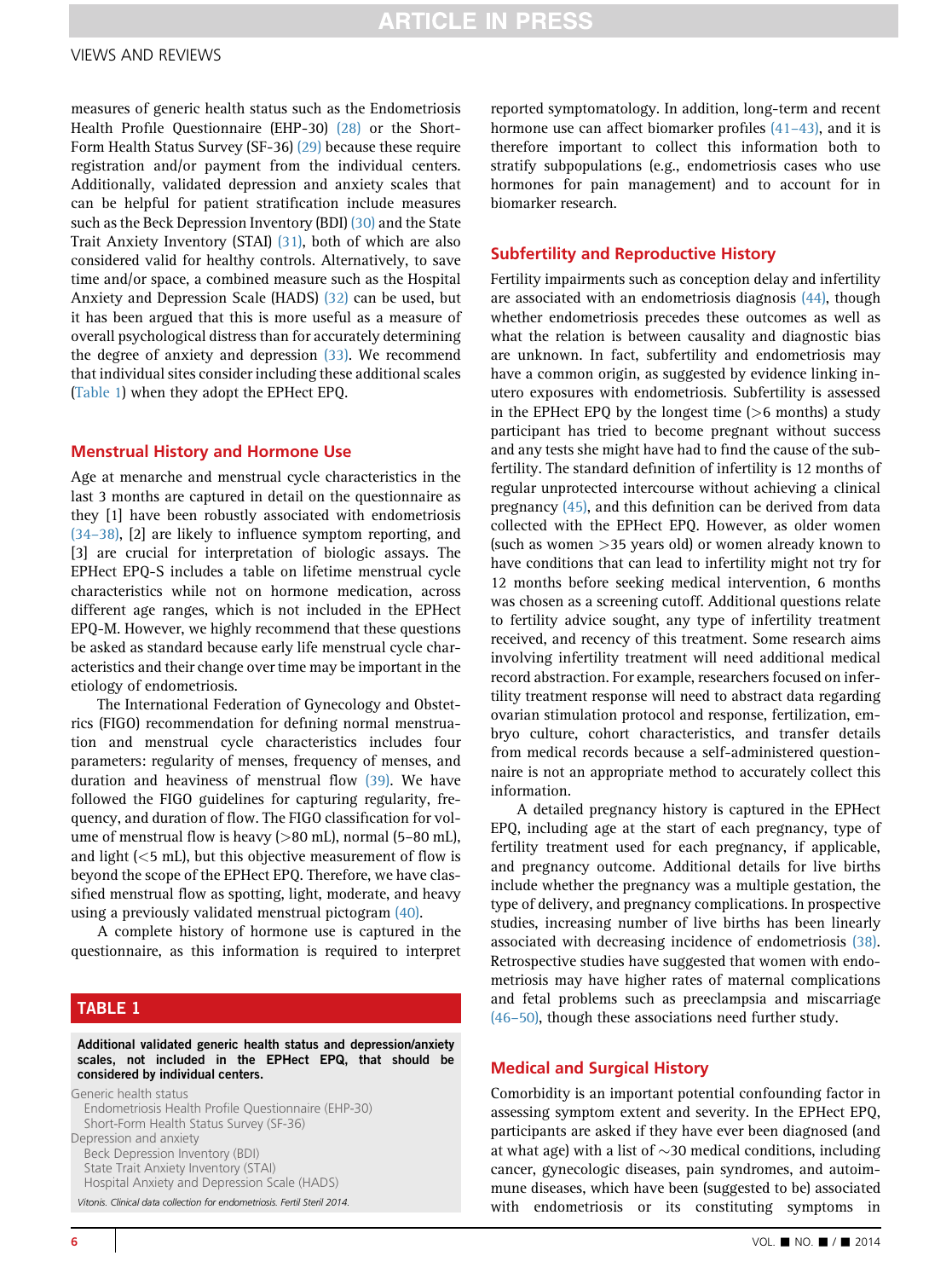epidemiologic studies (51–[54\).](#page-8-0) Any occurrence of a structural problem/birth defect of the uterus, cervix, or vagina is also ascertained and whether it was surgically repaired because of the increased incidence of endometriosis in association with such anomalies [\(55\).](#page-8-0) Surgical history (the age at each surgery, the type of surgery, and its indication) can be etiologically related to pelvic pain symptoms and impact on symptom reporting. These data may also provide an indication of the diagnostic path women suffering from pelvic pain or subfertility have experienced. Self-reported medical history has been reported to be reliable and valid [\(56, 57\)](#page-8-0).

Additionally, women are asked about recent bowel and urinary symptoms. To capture bowel symptoms that are common in women with endometriosis, we have included questions from the Rome III criteria irritable bowel syndrome module [\(58\)](#page-8-0). Women with endometriosis experience bowel and urinary symptoms that are also associated with the menstrual phase [\(59, 60\),](#page-8-0) and these are important to capture for defining case subpopulations.

A diagnostic history for endometriosis is canvassed in detail, including age at first symptoms, age and method of diagnoses, and any prior surgical treatments. A family history of endometriosis or of chronic pelvic pain is also obtained, while recognizing that accuracy of diagnosis has varied across generations.

# Medication Use

Collecting information on recent medication use is important for biomarker research as some drugs may interact with the biomarkers to be studied and may thus distort the results. Although the medication use assessment in the patient questionnaire does not capture recent use in detail, our companion reports on biologic fluids and tissue collection and processing [\(13, 14\)](#page-7-0) contain a biospecimen collection tool developed to capture medication use in the 30 days and 48 hours before specimen collection, including herbal medications. The purpose of the prescription medication and over-thecounter pain medication lists included in the EPQ is to capture medication use that could have influenced how women respond to questions or highlight patterns of use (for example, sleeping aids) that are more prevalent among women with endometriosis or with pain symptoms relative to those without. Medications for chronic pain or inflammatory conditions or for other symptoms, such as depression or anxiety, may affect pain reporting. Moreover, experimental data suggest that anti-inflammatory drugs may affect the severity of the disease [\(61, 62\)](#page-9-0).

#### Personal Information

The demographic data that are required for interpretation of any epidemiologic study result include age, race/ethnicity, major ancestry, and highest level of education attained, and are collected on the EPHect EPQ. Race/ethnicity is assessed with categories previously used in a worldwide study [\(63\).](#page-9-0) However, we realize these categories may not sufficiently capture all populations where this questionnaire will be

used. Investigators using the questionnaire are permitted to alter or add categories as they see fit, but we request that any changes still allow categories to be collapsed to their current form to ensure that cross-study data harmonization will continue to be possible.

The anthropometric exposures captured are body mass index (BMI; current height and weight), most and least weighed since age 18, somatotype by age range [\(64\)](#page-9-0), and body shape by age range [\(65\)](#page-9-0). Current BMI has been shown to be inversely associated with endometriosis [\(66\)](#page-9-0) and validly measured by self-reported questionnaire (67–[69\).](#page-9-0) Greater body size and adolescent weight have both been shown to be associated with a decreased risk of endometriosis [\(66,](#page-9-0) [70\)](#page-9-0). Two questions on hair and eye color, previously associated with endometriosis [\(71](#page-9-0)–75) and possibly useful in marking genetic subpopulations, are also included.

Basic questions on three lifestyle covariates are included in the questionnaire: smoking, alcohol use, and exercise. Smoking and alcohol use, which have been associated with endometriosis in a prospective study [\(76\)](#page-9-0), are captured as former and current smoking and packs per day as well as current number of alcoholic drinks per week. Recent physical activity is assessed as the average time spent per week during the past year on various activities, allowing for the calculation of metabolic equivalent (MET) scores. The reproducibility and validity of self-administered questionnaires on adult physical activity were examined in a prospective cohort and found to be appropriate for epidemiologic research [\(77\)](#page-9-0).

# **DISCUSSION**

To facilitate collaboration among endometriosis researchers that is not stymied by incompatible data collection, we encourage researchers worldwide to adopt the EPHect EPQ. The questionnaire can be completed by any woman undergoing investigation for symptoms of endometriosis (whether she has the disease or not), or asymptomatic women, subject to signed written informed consent obtained from each patient and local ethics approval for the study according to ethical principles for clinical research summarized in the Declaration of Helsinki. To enable the multicenter collaborations, envisaged by the WERF EPHect initiative, it is essential that centers adopting the WERF EPHect instruments and SOPs ensure that patients provide informed consent that allows their data and biologic samples to be used in future multicenter (inter)national collaborations, and that appropriate ethics committee and institute review board approval is obtained that allows for such collaborations. Additionally, individual sites and their institutional review boards will need to determine whether systems should be in place to flag specific responses to any question for urgent local clinical review.

The EPQ is not designed for use in clinical practice to inform immediate clinical decisions. Many physicians ask patients to complete questionnaires that they have been designed ad hoc for their clinical practices, and some may find portions of the EPQ to be of interest for that purpose. However, the questionnaire was not designed to accommodate in-clinic completion and immediate review, as this is beyond the scope and inconsistent with the goals of EPHect.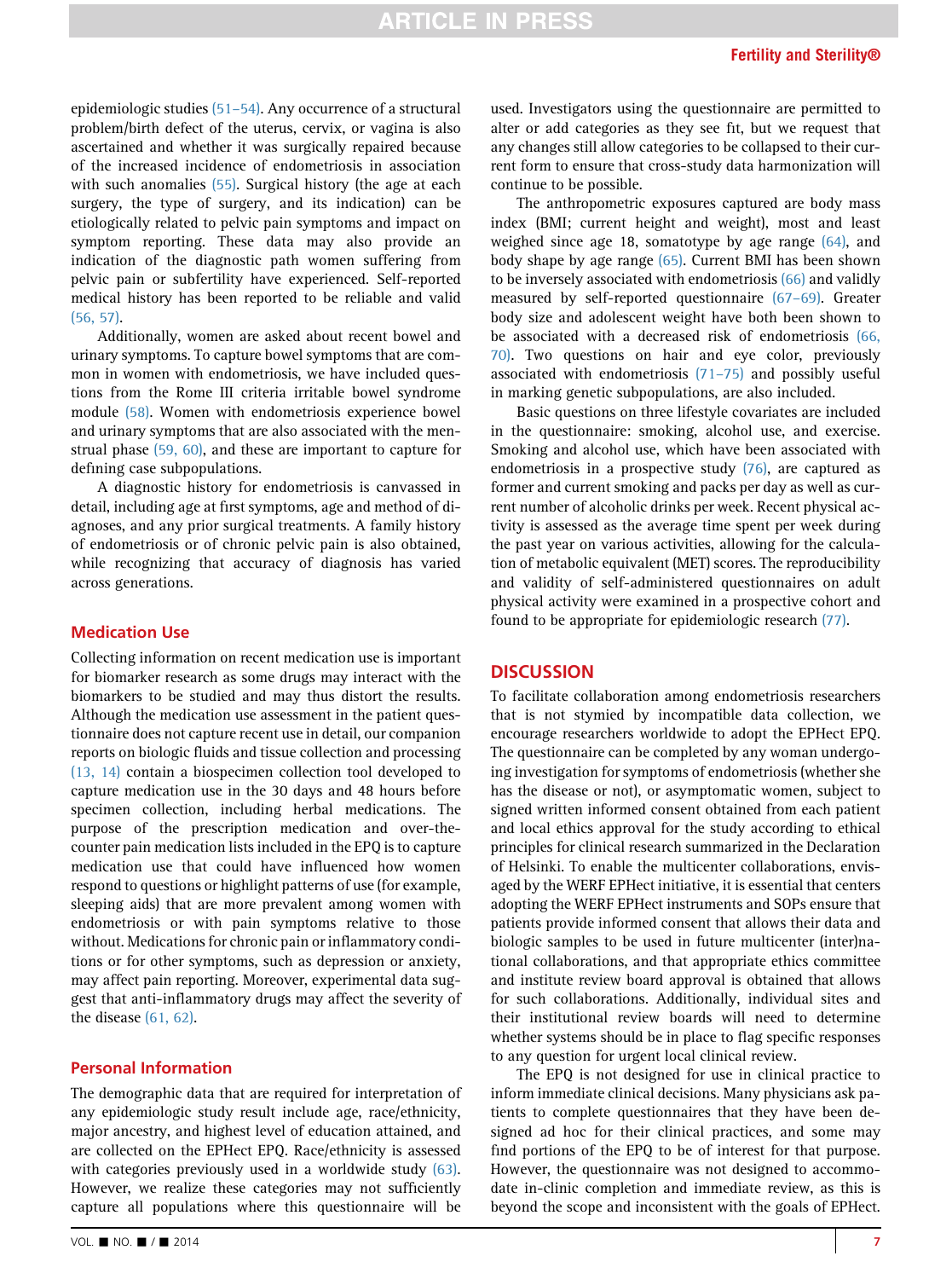# **ARTICLE IN PRESS**

#### <span id="page-7-0"></span>VIEWS AND REVIEWS

Additionally, to our knowledge, none of the longstanding, validated component parts of the EPQ have been applied in an immediate point-of-care setting. Individual physicians and their institutional review boards will need to determine what, if any, data they would like to include in the clinical record. This would be equally true for results from discovery testing conducted using the biologic samples collected in compliance with EPHect protocols.

The EPHect EPQ captures details on pain, menstrual and reproductive history, medical history, hormone use and infertility, and demographics and lifestyle characteristics and is sufficient to capture the minimum nonsurgical clinical phenome in endometriosis cases and controls. The exposures and characteristics assessed in the questionnaire were included because they have all been associated with endometriosis in published literature. Although the questionnaire is freely available, we request that researchers who use it cite it appropriately and explicitly state in publications any alterations they have made to it.

One central aim of WERF EPHect is to standardize phenotypic data collection across studies of endometriosis. This standardization will promote large-scale research using multiple data sets that are characterized using the same phenotypic definitions and will simplify interpretation of concordant or discordant results among data sets. We believe that the EPHect EPQ is the most up-to-date tool for capturing the nonsurgical clinical and epidemiologic phenome specific to endometriosis and its accompanying symptoms and strongly advise the EPQ-S be adopted where possible.

The evidence base for all EPHect data collection instruments and SOPs will be reviewed continuously upon feedback provided by investigators, and through systematic surveys and follow-up reviews after 1 year and every 3 years thereafter. Thus, investigators are strongly encouraged to provide such feedback. Updates of instruments will remain freely accessible to the research community through the EPHect website ([endometriosisfoundation.org/ephect\)](http://endometriosisfoundation.org/ephect). In addition, the EPHect Working Group will develop supplemental modular questionnaires that can be added to the standard questionnaire as requested by individual investigators or as scientific evidence in new or developing areas emerges. These additional modules will be reviewed and validated by the EPHect team and approved by WERF for public dissemination through the website.

In the next phase of the EPHect initiative, WERF aims to [1] develop freely available stand-alone applications as well as web-based systems to facilitate center-restricted data entry and reduce costs and time expenditure to individual centers, and [2] amalgamate a voluntary registry of centers using EPHect data collection tools and biologic sample SOPs that would offer any investigator a transparent platform for the establishment of new collaborations. We ask that publication of results that are generated using WERF EPHect data and sample collection protocols appropriately reference the sources, including version numbers, of the instruments used.

In conclusion, the EPHect Working Group stresses that the development of the EPHect EPQ and the systems to administer it are driven by a collective pursuit of advancing our understanding of endometriosis, facilitating diagnosis

and treatment development, and ultimately advancing disease prevention strategies through global cooperation (1). The EPHect EPQ is a critical and necessary data collection tool designed with the input of leaders in endometriosis research worldwide to achieve the goal of facilitating largescale cross-center, longitudinal, epidemiologically robust, biomarker and treatment target discovery research in endometriosis. If adopted by research centers across the globe, the EPHect EPQ will aid in the design and conduction of large, multicenter, geographically diverse studies with high reliability and validity, conducted on behalf of the millions of girls and women struggling with endometriosis and its associated symptoms.

#### **REFERENCES**

- 1. [Becker CM, Laufer MR, Stratton P, Hummelshoj L, Missmer SA,](http://refhub.elsevier.com/S0015-0282(14)01885-8/sref1d) [Zondervan KT, et al. World Endometriosis Research Foundation Endometri](http://refhub.elsevier.com/S0015-0282(14)01885-8/sref1d)[osis Phenome and Biobanking Harmonisation Project: I. Surgical phenotype](http://refhub.elsevier.com/S0015-0282(14)01885-8/sref1d) [data collection in endometriosis research. Fertil Steril 2014;102:XXX-XX](http://refhub.elsevier.com/S0015-0282(14)01885-8/sref1d).
- 2. [Rogers PA, D'Hooghe TM, Fazleabas A, Giudice LC, Montgomery GW,](http://refhub.elsevier.com/S0015-0282(14)01885-8/sref1) Petraglia F, et al. Defi[ning future directions for endometriosis research:](http://refhub.elsevier.com/S0015-0282(14)01885-8/sref1) [workshop report from the 2011 World Congress of Endometriosis in Mont](http://refhub.elsevier.com/S0015-0282(14)01885-8/sref1)[pellier, France. Reprod Sci 2013;20:483](http://refhub.elsevier.com/S0015-0282(14)01885-8/sref1)–99.
- 3. [Thompson A. Thinking big: large-scale collaborative research in observa](http://refhub.elsevier.com/S0015-0282(14)01885-8/sref2)[tional epidemiology. Eur J Epidemiol 2009;24:727](http://refhub.elsevier.com/S0015-0282(14)01885-8/sref2)–31.
- 4. [Fortier I, Doiron D, Little J, Ferretti V, L'Heureux F, Stolk RP, et al. Is rigorous](http://refhub.elsevier.com/S0015-0282(14)01885-8/sref3) [retrospective harmonization possible? Application of the DataSHaPER](http://refhub.elsevier.com/S0015-0282(14)01885-8/sref3) [approach across 53 large studies. Int J Epidemiol 2011;40:1314](http://refhub.elsevier.com/S0015-0282(14)01885-8/sref3)–28.
- 5. [Blein S, Berndt S, Joshi AD, Campa D, Ziegler RG, Riboli E, et al. Factors asso](http://refhub.elsevier.com/S0015-0282(14)01885-8/sref4)[ciated with oxidative stress and cancer risk in the Breast and Prostate Cancer](http://refhub.elsevier.com/S0015-0282(14)01885-8/sref4) [Cohort Consortium. Free Radic Res 2014;48:380](http://refhub.elsevier.com/S0015-0282(14)01885-8/sref4)–6.
- 6. [Elks CE, Ong KK, Scott RA, van der Schouw YT, Brand JS, Wark PA, et al. Age](http://refhub.elsevier.com/S0015-0282(14)01885-8/sref5) [at menarche and type 2 diabetes risk: the EPIC-InterAct study. Diabetes Care](http://refhub.elsevier.com/S0015-0282(14)01885-8/sref5) [2013;36:3526](http://refhub.elsevier.com/S0015-0282(14)01885-8/sref5)–34.
- 7. [Felix AS, Cook LS, Gaudet MM, Rohan TE, Schouten LJ, Setiawan VW, et al.](http://refhub.elsevier.com/S0015-0282(14)01885-8/sref6) [The etiology of uterine sarcomas: a pooled analysis of the epidemiology of](http://refhub.elsevier.com/S0015-0282(14)01885-8/sref6) [endometrial cancer consortium. Br J Cancer 2013;108:727](http://refhub.elsevier.com/S0015-0282(14)01885-8/sref6)–34.
- 8. [Thorgeirsson TE, Gudbjartsson DF, Sulem P, Besenbacher S, Styrkarsdottir U,](http://refhub.elsevier.com/S0015-0282(14)01885-8/sref7) [Thorleifsson G, et al. A common biological basis of obesity and nicotine](http://refhub.elsevier.com/S0015-0282(14)01885-8/sref7) [addiction. Transl Psychiatry 2013;3:e308.](http://refhub.elsevier.com/S0015-0282(14)01885-8/sref7)
- 9. [Trabert B, Ness RB, Lo-Ciganic WH, Murphy MA, Goode EL, Poole EM, et al.](http://refhub.elsevier.com/S0015-0282(14)01885-8/sref8) [Aspirin, nonaspirin nonsteroidal anti-in](http://refhub.elsevier.com/S0015-0282(14)01885-8/sref8)flammatory drug, and acetamino[phen use and risk of invasive epithelial ovarian cancer: a pooled analysis in](http://refhub.elsevier.com/S0015-0282(14)01885-8/sref8) [the Ovarian Cancer Association Consortium. J Natl Cancer Inst 2014;106:](http://refhub.elsevier.com/S0015-0282(14)01885-8/sref8) [djt431.](http://refhub.elsevier.com/S0015-0282(14)01885-8/sref8)
- 10. [Jung S, Spiegelman D, Baglietto L, Bernstein L, Boggs DA, van den](http://refhub.elsevier.com/S0015-0282(14)01885-8/sref9) [Brandt PA, et al. Fruit and vegetable intake and risk of breast cancer by hor](http://refhub.elsevier.com/S0015-0282(14)01885-8/sref9)[mone receptor status. J Natl Cancer Inst 2013;105:219](http://refhub.elsevier.com/S0015-0282(14)01885-8/sref9)–36.
- 11. [Pesch B, Gawrych K, Rabstein S, Weiss T, Casjens S, Rihs HP, et al.](http://refhub.elsevier.com/S0015-0282(14)01885-8/sref10) N-acetyl[transferase 2 phenotype, occupation, and bladder cancer risk: results from](http://refhub.elsevier.com/S0015-0282(14)01885-8/sref10) [the EPIC cohort. Cancer Epidemiol Biomarkers Prev 2013;22:2055](http://refhub.elsevier.com/S0015-0282(14)01885-8/sref10)–65.
- 12. [Rogers PA, D'Hooghe TM, Fazleabas A, Gargett CE, Giudice LC,](http://refhub.elsevier.com/S0015-0282(14)01885-8/sref11) [Montgomery GW, et al. Priorities for endometriosis research: recommen](http://refhub.elsevier.com/S0015-0282(14)01885-8/sref11)[dations from an international consensus workshop. Reprod Sci 2009;16:](http://refhub.elsevier.com/S0015-0282(14)01885-8/sref11) [335](http://refhub.elsevier.com/S0015-0282(14)01885-8/sref11)–46.
- 13. [Rahmioglu N, Fassbender A, Vitonis AF, Tworoger SS, Hummelshoj L,](http://refhub.elsevier.com/S0015-0282(14)01885-8/sref13) [D'Hooghe TM, et al. World Endometriosis Research Foundation Endometri](http://refhub.elsevier.com/S0015-0282(14)01885-8/sref13)[osis Phenome and Biobanking Harmonisation Project: III: Fluid biospecimen](http://refhub.elsevier.com/S0015-0282(14)01885-8/sref13) [collection, processing, and storage in endometriosis research. Fertil Steril](http://refhub.elsevier.com/S0015-0282(14)01885-8/sref13) [2014;102:XXX-XX.](http://refhub.elsevier.com/S0015-0282(14)01885-8/sref13)
- 14. [Fassbender A, Rahmioglu N, Vitonis AF, Vigano P, Giudice LC,](http://refhub.elsevier.com/S0015-0282(14)01885-8/sref14d) [D'Hooghe TM, et al. World Endometriosis Research Endometriosis Phenome](http://refhub.elsevier.com/S0015-0282(14)01885-8/sref14d) [and Biobanking Harmonisation Project: IV. Tissue collection, processing, and](http://refhub.elsevier.com/S0015-0282(14)01885-8/sref14d) [storage in endometriosis research. Fertil Steril 2014;102:XXX-XX.](http://refhub.elsevier.com/S0015-0282(14)01885-8/sref14d)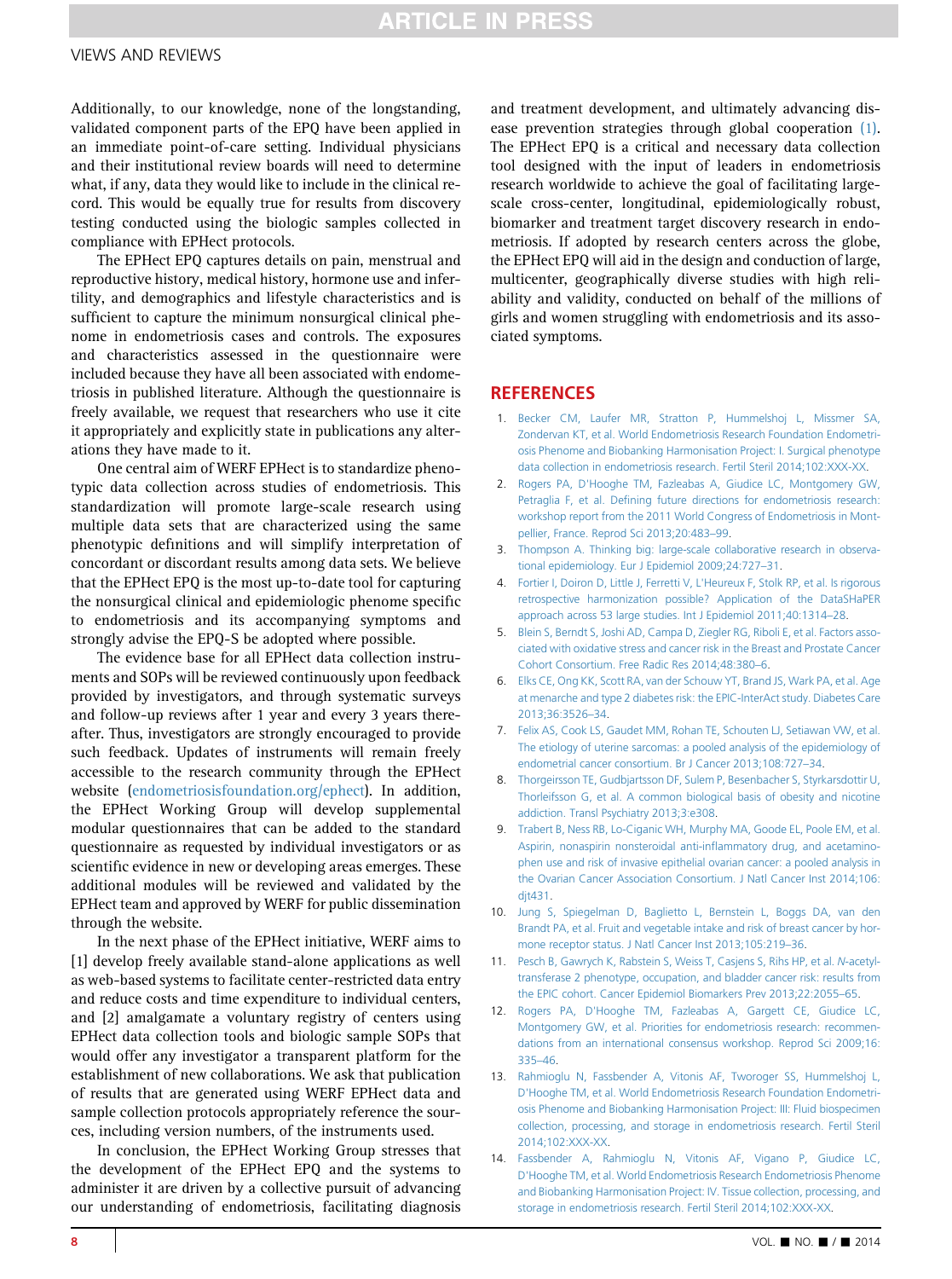- <span id="page-8-0"></span>15. [McLeod BS, Retzloff MG. Epidemiology of endometriosis: an assessment of](http://refhub.elsevier.com/S0015-0282(14)01885-8/sref12) [risk factors. Clin Obstet Gynecol 2010;53:389](http://refhub.elsevier.com/S0015-0282(14)01885-8/sref12)–96.
- 16. [Hudelist G, Fritzer N, Thomas A, Niehues C, Oppelt P, Haas D, et al. Diag](http://refhub.elsevier.com/S0015-0282(14)01885-8/sref13d)[nostic delay for endometriosis in Austria and Germany: causes and possible](http://refhub.elsevier.com/S0015-0282(14)01885-8/sref13d) [consequences. Hum Reprod 2012;27:3412](http://refhub.elsevier.com/S0015-0282(14)01885-8/sref13d)–6.
- 17. [Stratton P. The tangled web of reasons for the delay in diagnosis of endome](http://refhub.elsevier.com/S0015-0282(14)01885-8/sref14)[triosis in women with chronic pelvic pain: will the suffering end? Fertil Steril](http://refhub.elsevier.com/S0015-0282(14)01885-8/sref14) 2006;86:1302–[4. discussion 17](http://refhub.elsevier.com/S0015-0282(14)01885-8/sref14).
- 18. [Chapron C, Fauconnier A, Dubuisson JB, Barakat H, Vieira M, Breart G. Deep](http://refhub.elsevier.com/S0015-0282(14)01885-8/sref15) infi[ltrating endometriosis: relation between severity of dysmenorrhoea and](http://refhub.elsevier.com/S0015-0282(14)01885-8/sref15) [extent of disease. Hum Reprod 2003;18:760](http://refhub.elsevier.com/S0015-0282(14)01885-8/sref15)–6.
- 19. [Vercellini P, Fedele L, Aimi G, Pietropaolo G, Consonni D, Crosignani PG. As](http://refhub.elsevier.com/S0015-0282(14)01885-8/sref16)[sociation between endometriosis stage, lesion type, patient characteristics](http://refhub.elsevier.com/S0015-0282(14)01885-8/sref16) [and severity of pelvic pain symptoms: a multivariate analysis of over 1000 pa](http://refhub.elsevier.com/S0015-0282(14)01885-8/sref16)[tients. Hum Reprod 2007;22:266](http://refhub.elsevier.com/S0015-0282(14)01885-8/sref16)–71.
- 20. [Stratton P, Berkley KJ. Chronic pelvic pain and endometriosis: translational](http://refhub.elsevier.com/S0015-0282(14)01885-8/sref17) [evidence of the relationship and implications. Hum Reprod Update 2011;](http://refhub.elsevier.com/S0015-0282(14)01885-8/sref17) [17:327](http://refhub.elsevier.com/S0015-0282(14)01885-8/sref17)–46.
- 21. [Tracey I, Mantyh PW. The cerebral signature for pain perception and its mod](http://refhub.elsevier.com/S0015-0282(14)01885-8/sref18)[ulation. Neuron 2007;55:377](http://refhub.elsevier.com/S0015-0282(14)01885-8/sref18)–91.
- 22. [Vincent K, Kennedy S, Stratton P. Pain scoring in endometriosis: entry criteria](http://refhub.elsevier.com/S0015-0282(14)01885-8/sref19) [and outcome measures for clinical trials: report from the Art and Science of](http://refhub.elsevier.com/S0015-0282(14)01885-8/sref19) [Endometriosis meeting. Fertil Steril 2010;93:62](http://refhub.elsevier.com/S0015-0282(14)01885-8/sref19)–7.
- 23. Dworkin RH, Turk DC, Revicki DA, Harding G, Coyne KS, Peirce-Sandner S, et al. [Development and initial validation of an expanded and revised version of the](http://refhub.elsevier.com/S0015-0282(14)01885-8/sref20) [Short-form McGill Pain Questionnaire \(SF-MPQ-2\). Pain 2009;144:35](http://refhub.elsevier.com/S0015-0282(14)01885-8/sref20)–42.
- 24. [Sullivan MJL, Scott RB, Pivik J. The Pain Catastrophizing Scale: development](http://refhub.elsevier.com/S0015-0282(14)01885-8/sref21) [and validation. Psychol Assess 1995;7:524](http://refhub.elsevier.com/S0015-0282(14)01885-8/sref21)–32.
- 25. [Quartana PJ, Campbell CM, Edwards RR. Pain catastrophizing: a critical re](http://refhub.elsevier.com/S0015-0282(14)01885-8/sref22)[view. Expert Rev Neurother 2009;9:745](http://refhub.elsevier.com/S0015-0282(14)01885-8/sref22)–58.
- 26. [Sullivan MJ, Thorn B, Haythornthwaite JA, Keefe F, Martin M, Bradley LA,](http://refhub.elsevier.com/S0015-0282(14)01885-8/sref23) [et al. Theoretical perspectives on the relation between catastrophizing](http://refhub.elsevier.com/S0015-0282(14)01885-8/sref23) [and pain. Clin J Pain 2001;17:52](http://refhub.elsevier.com/S0015-0282(14)01885-8/sref23)–64.
- 27. [Chaves JF, Brown JM. Spontaneous cognitive strategies for the control of](http://refhub.elsevier.com/S0015-0282(14)01885-8/sref24) [clinical pain and stress. J Behav Med 1987;10:263](http://refhub.elsevier.com/S0015-0282(14)01885-8/sref24)–76.
- 28. [Jones G, Jenkinson C, Kennedy S. Evaluating the responsiveness of the](http://refhub.elsevier.com/S0015-0282(14)01885-8/sref25) Endometriosis Health Profi[le Questionnaire: the EHP-30. Qual Life Res](http://refhub.elsevier.com/S0015-0282(14)01885-8/sref25) [2004;13:705](http://refhub.elsevier.com/S0015-0282(14)01885-8/sref25)–13.
- 29. [Brook RH, Ware JE Jr, Davies-Avery A. A conceptualization and measure](http://refhub.elsevier.com/S0015-0282(14)01885-8/sref26)[ment of health for adults in the health insurance study. Santa Monica:](http://refhub.elsevier.com/S0015-0282(14)01885-8/sref26) [Rand Corp.; 1979](http://refhub.elsevier.com/S0015-0282(14)01885-8/sref26).
- 30. [Beck AT, Steer RA, Ball R, Ranieri W. Comparison of Beck Depression Inven](http://refhub.elsevier.com/S0015-0282(14)01885-8/sref27)[tories -IA and -II in psychiatric outpatients. J Pers Assess 1996;67:588](http://refhub.elsevier.com/S0015-0282(14)01885-8/sref27)–97.
- 31. [Spielberger C, Gorsuch R, Lushene R, Vagg P, Jacobs G. Manual for the](http://refhub.elsevier.com/S0015-0282(14)01885-8/sref28) [State-Trait Anxiety Inventory \(form Y\). Palo Alto, CA: Consulting Psycholo](http://refhub.elsevier.com/S0015-0282(14)01885-8/sref28)[gists Press; 1983](http://refhub.elsevier.com/S0015-0282(14)01885-8/sref28).
- 32. [Zigmond AS, Snaith RP. The Hospital Anxiety and Depression Scale. Acta](http://refhub.elsevier.com/S0015-0282(14)01885-8/sref29) [Psychiatr Scand 1983;67:361](http://refhub.elsevier.com/S0015-0282(14)01885-8/sref29)–70.
- 33. [Cosco TD, Doyle F, Ward M, McGee H. Latent structure of the Hospital Anx](http://refhub.elsevier.com/S0015-0282(14)01885-8/sref30)[iety and Depression Scale: a 10-year systematic review. J Psychosom Res](http://refhub.elsevier.com/S0015-0282(14)01885-8/sref30) [2012;72:180](http://refhub.elsevier.com/S0015-0282(14)01885-8/sref30)–4.
- 34. [Kvaskoff M, Bijon A, Clavel-Chapelon F, Mesrine S, Boutron-Ruault MC.](http://refhub.elsevier.com/S0015-0282(14)01885-8/sref31) [Childhood and adolescent exposures and the risk of endometriosis. Epide](http://refhub.elsevier.com/S0015-0282(14)01885-8/sref31)[miology 2013;24:261](http://refhub.elsevier.com/S0015-0282(14)01885-8/sref31)–9.
- 35. [Nnoaham KE, Webster P, Kumbang J, Kennedy SH, Zondervan KT. Is early](http://refhub.elsevier.com/S0015-0282(14)01885-8/sref32) [age at menarche a risk factor for endometriosis? A systematic review and](http://refhub.elsevier.com/S0015-0282(14)01885-8/sref32) [meta-analysis of case-control studies. Fertil Steril 2012;98:702](http://refhub.elsevier.com/S0015-0282(14)01885-8/sref32)–12.e6.
- 36. [Arumugam K, Lim JM. Menstrual characteristics associated with endometri](http://refhub.elsevier.com/S0015-0282(14)01885-8/sref33)[osis. Br J Obstet Gynaecol 1997;104:948](http://refhub.elsevier.com/S0015-0282(14)01885-8/sref33)–50.
- 37. [Moen MH, Schei B. Epidemiology of endometriosis in a Norwegian county.](http://refhub.elsevier.com/S0015-0282(14)01885-8/sref34) [Acta Obstet Gynecol Scand 1997;76:559](http://refhub.elsevier.com/S0015-0282(14)01885-8/sref34)–62.
- 38. [Missmer SA, Hankinson SE, Spiegelman D, Barbieri RL, Malspeis S,](http://refhub.elsevier.com/S0015-0282(14)01885-8/sref35) [Willett WC, et al. Reproductive history and endometriosis among premeno](http://refhub.elsevier.com/S0015-0282(14)01885-8/sref35)[pausal women. Obstet Gynecol 2004;104:965](http://refhub.elsevier.com/S0015-0282(14)01885-8/sref35)–74.
- 39. [Fraser IS, Critchley HO, Broder M, Munro MG. The FIGO recommendations](http://refhub.elsevier.com/S0015-0282(14)01885-8/sref36) on terminologies and defi[nitions for normal and abnormal uterine bleeding.](http://refhub.elsevier.com/S0015-0282(14)01885-8/sref36) [Semin Reprod Med 2011;29:383](http://refhub.elsevier.com/S0015-0282(14)01885-8/sref36)–90.
- 40. [Wyatt KM, Dimmock PW, Walker TJ, O'Brien PM. Determination of total](http://refhub.elsevier.com/S0015-0282(14)01885-8/sref37) [menstrual blood loss. Fertil Steril 2001;76:125](http://refhub.elsevier.com/S0015-0282(14)01885-8/sref37)–31.
- 41. [Piltonen T, Puurunen J, Hedberg P, Ruokonen A, Mutt SJ, Herzig KH, et al.](http://refhub.elsevier.com/S0015-0282(14)01885-8/sref38) [Oral, transdermal and vaginal combined contraceptives induce an increase](http://refhub.elsevier.com/S0015-0282(14)01885-8/sref38) in markers of chronic infl[ammation and impair insulin sensitivity in young](http://refhub.elsevier.com/S0015-0282(14)01885-8/sref38) [healthy normal-weight women: a randomized study. Hum Reprod 2012;](http://refhub.elsevier.com/S0015-0282(14)01885-8/sref38) [27:3046](http://refhub.elsevier.com/S0015-0282(14)01885-8/sref38)–56.
- 42. [Rossouw JE, Cushman M, Greenland P, Lloyd-Jones DM, Bray P,](http://refhub.elsevier.com/S0015-0282(14)01885-8/sref39) Kooperberg C, et al. Infl[ammatory, lipid, thrombotic, and genetic markers](http://refhub.elsevier.com/S0015-0282(14)01885-8/sref39) [of coronary heart disease risk in the women's health initiative trials of hor](http://refhub.elsevier.com/S0015-0282(14)01885-8/sref39)[mone therapy. Arch Intern Med 2008;168:2245](http://refhub.elsevier.com/S0015-0282(14)01885-8/sref39)–53.
- 43. [de Sa Rosa e Silva AC, Rosa e Silva JC, Nogueira AA, Petta CA, Abrao MS,](http://refhub.elsevier.com/S0015-0282(14)01885-8/sref40) [Ferriani RA. The levonorgestrel-releasing intrauterine device reduces CA-](http://refhub.elsevier.com/S0015-0282(14)01885-8/sref40)[125 serum levels in patients with endometriosis. Fertil Steril 2006;86:742](http://refhub.elsevier.com/S0015-0282(14)01885-8/sref40)–4.
- 44. [Giudice LC. Clinical practice. Endometriosis. N Engl J Med 2010;362:](http://refhub.elsevier.com/S0015-0282(14)01885-8/sref41) [2389](http://refhub.elsevier.com/S0015-0282(14)01885-8/sref41)–98.
- 45. [Zegers-Hochschild F, Adamson GD, de Mouzon J, Ishihara O, Mansour R,](http://refhub.elsevier.com/S0015-0282(14)01885-8/sref42) [Nygren K, et al. The International Committee for Monitoring Assisted Repro](http://refhub.elsevier.com/S0015-0282(14)01885-8/sref42)[ductive Technology \(ICMART\) and the World Health Organization \(WHO\)](http://refhub.elsevier.com/S0015-0282(14)01885-8/sref42) [Revised Glossary on ART Terminology, 2009. Hum Reprod 2009;24:2683](http://refhub.elsevier.com/S0015-0282(14)01885-8/sref42)–7.
- 46. [Fernando S, Breheny S, Jaques AM, Halliday JL, Baker G, Healy D. Preterm](http://refhub.elsevier.com/S0015-0282(14)01885-8/sref43) [birth, ovarian endometriomata, and assisted reproduction technologies. Fer](http://refhub.elsevier.com/S0015-0282(14)01885-8/sref43)[til Steril 2009;91:325](http://refhub.elsevier.com/S0015-0282(14)01885-8/sref43)–30.
- 47. [Stephansson O, Kieler H, Granath F, Falconer H. Endometriosis, assisted](http://refhub.elsevier.com/S0015-0282(14)01885-8/sref44) [reproduction technology, and risk of adverse pregnancy outcome. Hum Re](http://refhub.elsevier.com/S0015-0282(14)01885-8/sref44)[prod 2009;24:2341](http://refhub.elsevier.com/S0015-0282(14)01885-8/sref44)–7.
- 48. [Tomassetti C, Meuleman C, Pexsters A, Mihalyi A, Kyama C, Simsa P, et al.](http://refhub.elsevier.com/S0015-0282(14)01885-8/sref45) [Endometriosis, recurrent miscarriage and implantation failure: is there an](http://refhub.elsevier.com/S0015-0282(14)01885-8/sref45) [immunological link? Reprod Biomed Online 2006;13:58](http://refhub.elsevier.com/S0015-0282(14)01885-8/sref45)–64.
- 49. [Vercellini P, Parazzini F, Pietropaolo G, Cipriani S, Frattaruolo MP, Fedele L.](http://refhub.elsevier.com/S0015-0282(14)01885-8/sref46) [Pregnancy outcome in women with peritoneal, ovarian and rectovaginal](http://refhub.elsevier.com/S0015-0282(14)01885-8/sref46) [endometriosis: a retrospective cohort study. Br J Obstet Gynaecol 2012;](http://refhub.elsevier.com/S0015-0282(14)01885-8/sref46) [119:1538](http://refhub.elsevier.com/S0015-0282(14)01885-8/sref46)–43.
- 50. [Brosens I, Brosens JJ, Fusi L, Al-Sabbagh M, Kuroda K, Benagiano G.](http://refhub.elsevier.com/S0015-0282(14)01885-8/sref47) [Risks of adverse pregnancy outcome in endometriosis. Fertil Steril 2012;](http://refhub.elsevier.com/S0015-0282(14)01885-8/sref47) [98:30](http://refhub.elsevier.com/S0015-0282(14)01885-8/sref47)–5.
- 51. [Brinton LA, Sakoda LC, Sherman ME, Frederiksen K, Kjaer SK, Graubard BI,](http://refhub.elsevier.com/S0015-0282(14)01885-8/sref48) [et al. Relationship of benign gynecologic diseases to subsequent risk of](http://refhub.elsevier.com/S0015-0282(14)01885-8/sref48) [ovarian and uterine tumors. Cancer Epidemiol Biomarkers Prev 2005;14:](http://refhub.elsevier.com/S0015-0282(14)01885-8/sref48) [2929](http://refhub.elsevier.com/S0015-0282(14)01885-8/sref48)–35.
- 52. [Pearce CL, Templeman C, Rossing MA, Lee A, Near AM, Webb PM, et al. As](http://refhub.elsevier.com/S0015-0282(14)01885-8/sref49)[sociation between endometriosis and risk of histological subtypes of ovarian](http://refhub.elsevier.com/S0015-0282(14)01885-8/sref49) [cancer: a pooled analysis of case-control studies. Lancet Oncol 2012;13:](http://refhub.elsevier.com/S0015-0282(14)01885-8/sref49) [385](http://refhub.elsevier.com/S0015-0282(14)01885-8/sref49)–94.
- 53. [Jess T, Frisch M, Jorgensen KT, Pedersen BV, Nielsen NM. Increased risk of](http://refhub.elsevier.com/S0015-0282(14)01885-8/sref50) infl[ammatory bowel disease in women with endometriosis: a nationwide](http://refhub.elsevier.com/S0015-0282(14)01885-8/sref50) [Danish cohort study. Gut 2012;61:1279](http://refhub.elsevier.com/S0015-0282(14)01885-8/sref50)–83.
- 54. [Nielsen NM, Jorgensen KT, Pedersen BV, Rostgaard K, Frisch M. The co](http://refhub.elsevier.com/S0015-0282(14)01885-8/sref51)[occurrence of endometriosis with multiple sclerosis, systemic lupus erythe](http://refhub.elsevier.com/S0015-0282(14)01885-8/sref51)matosus and Sjögren syndrome. Hum Reprod 2011;26:1555-9.
- 55. [Brosens I, Puttemans P, Benagiano G. Endometriosis: a life cycle approach?](http://refhub.elsevier.com/S0015-0282(14)01885-8/sref52) [Am J Obstet Gynecol 2013;209:307](http://refhub.elsevier.com/S0015-0282(14)01885-8/sref52)–16.
- 56. [Bergmann MM, Calle EE, Mervis CA, Miracle-McMahill HL, Thun MJ,](http://refhub.elsevier.com/S0015-0282(14)01885-8/sref53) [Heath CW. Validity of self-reported cancers in a prospective cohort study](http://refhub.elsevier.com/S0015-0282(14)01885-8/sref53) [in comparison with data from state cancer registries. Am J Epidemiol](http://refhub.elsevier.com/S0015-0282(14)01885-8/sref53) [1998;147:556](http://refhub.elsevier.com/S0015-0282(14)01885-8/sref53)–62.
- 57. [Spitz MR, Fueger JJ, Newell GR. The development of a comprehensive,](http://refhub.elsevier.com/S0015-0282(14)01885-8/sref54) [institution-based patient risk evaluation program: II. Validity and reliability](http://refhub.elsevier.com/S0015-0282(14)01885-8/sref54) [of questionnaire data. Am J Prev Med 1988;4:188](http://refhub.elsevier.com/S0015-0282(14)01885-8/sref54)–93.
- 58. [Drossman DA, Dumitrascu DL. Rome III: New standard for functional gastro](http://refhub.elsevier.com/S0015-0282(14)01885-8/sref55)[intestinal disorders. J Gastrointestin Liver Dis 2006;15:237](http://refhub.elsevier.com/S0015-0282(14)01885-8/sref55)–41.
- 59. [Fauconnier A, Chapron C, Dubuisson JB, Vieira M, Dousset B, Breart G. Rela](http://refhub.elsevier.com/S0015-0282(14)01885-8/sref56)[tion between pain symptoms and the anatomic location of deep in](http://refhub.elsevier.com/S0015-0282(14)01885-8/sref56)filtrating [endometriosis. Fertil Steril 2002;78:719](http://refhub.elsevier.com/S0015-0282(14)01885-8/sref56)–26.
- 60. [Maccagnano C, Pellucchi F, Rocchini L, Ghezzi M, Scattoni V, Montorsi F,](http://refhub.elsevier.com/S0015-0282(14)01885-8/sref57) [et al. Diagnosis and treatment of bladder endometriosis: state of the art.](http://refhub.elsevier.com/S0015-0282(14)01885-8/sref57) [Urol Int 2012;89:249](http://refhub.elsevier.com/S0015-0282(14)01885-8/sref57)–58.